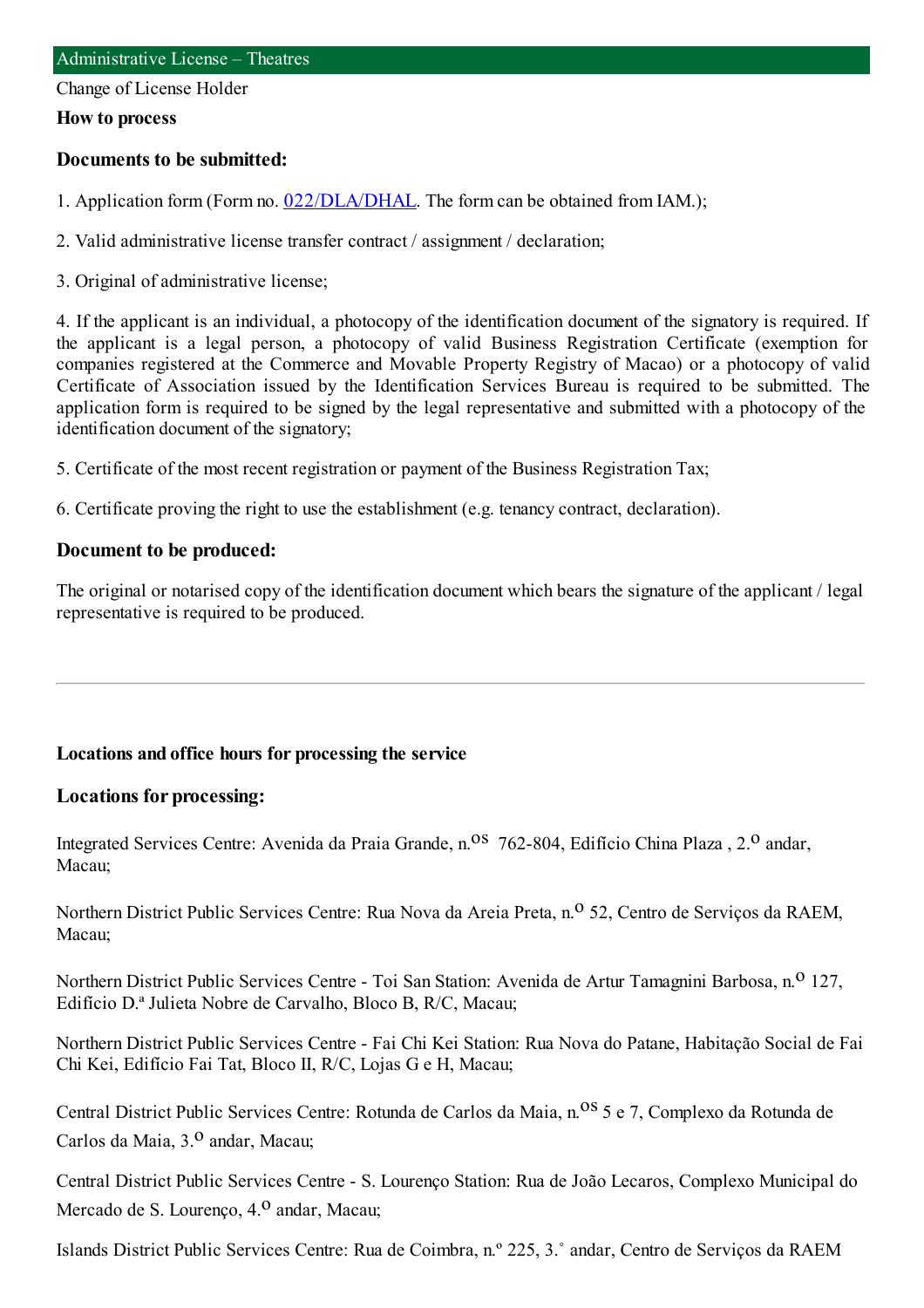das Ilhas, Taipa;

Islands District Public Services Centre – Seac Pai Van Station: Avenida de Vale das Borboletas, Seac Pai Van Community Complex, 6.<sup>0</sup> andar, Coloane.

## **Office hours:**

Monday to Friday, 9:00 a.m. to 6:00 p.m. (no lunch break, closed on Saturdays, Sundays and public holidays)

#### **Fees**

## **Application fee:**

A fee equivalent to half of the original license fee is required to be paid.

## **Form fee:**

Not applicable

# **Stamp duty:**

Not applicable

## **Security deposit:**

Not applicable

# **Fees, Charges and Prices List:**

[www.iam.gov.mo/p/pricetable/list](http://www.iam.gov.mo/p/pricetable/list)

## **Time required for processing**

#### **Time for processing:**

10 working days

## **Remarks / important notes on application**

## **Important notes:**

1. The person concerned should file the application in person or authorise a representative to file the application;

2. The above documents are required to be signed by the applicant / legal representative except for the ones issued by government departments and public organisations.

## **Progress enquiry and obtaining result of service**

## **Method to obtain the result of service:**

Visit in person to obtain the result